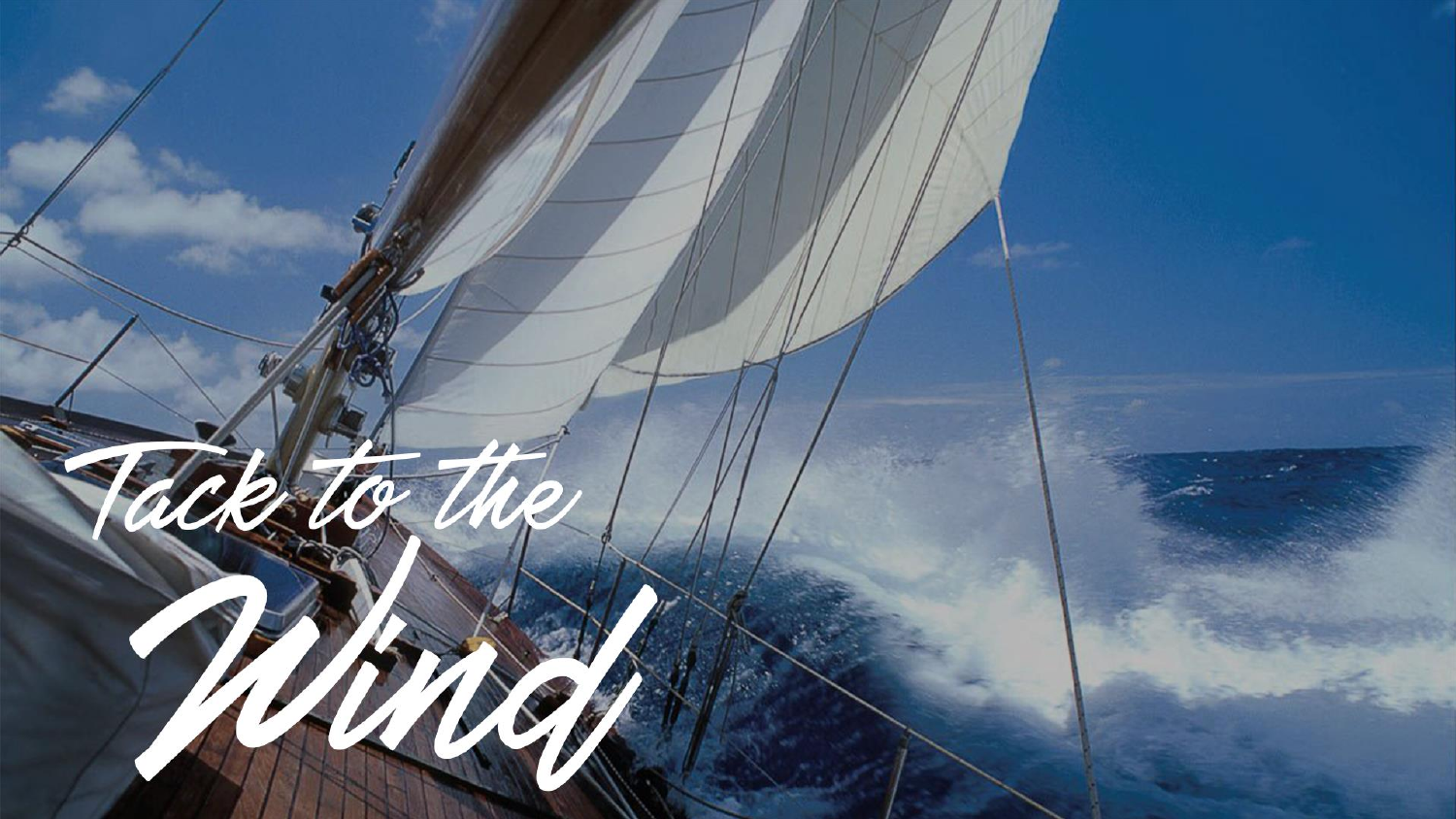## WHY THE CHURCH?

- Founded by the Holy Spirit (Acts2)

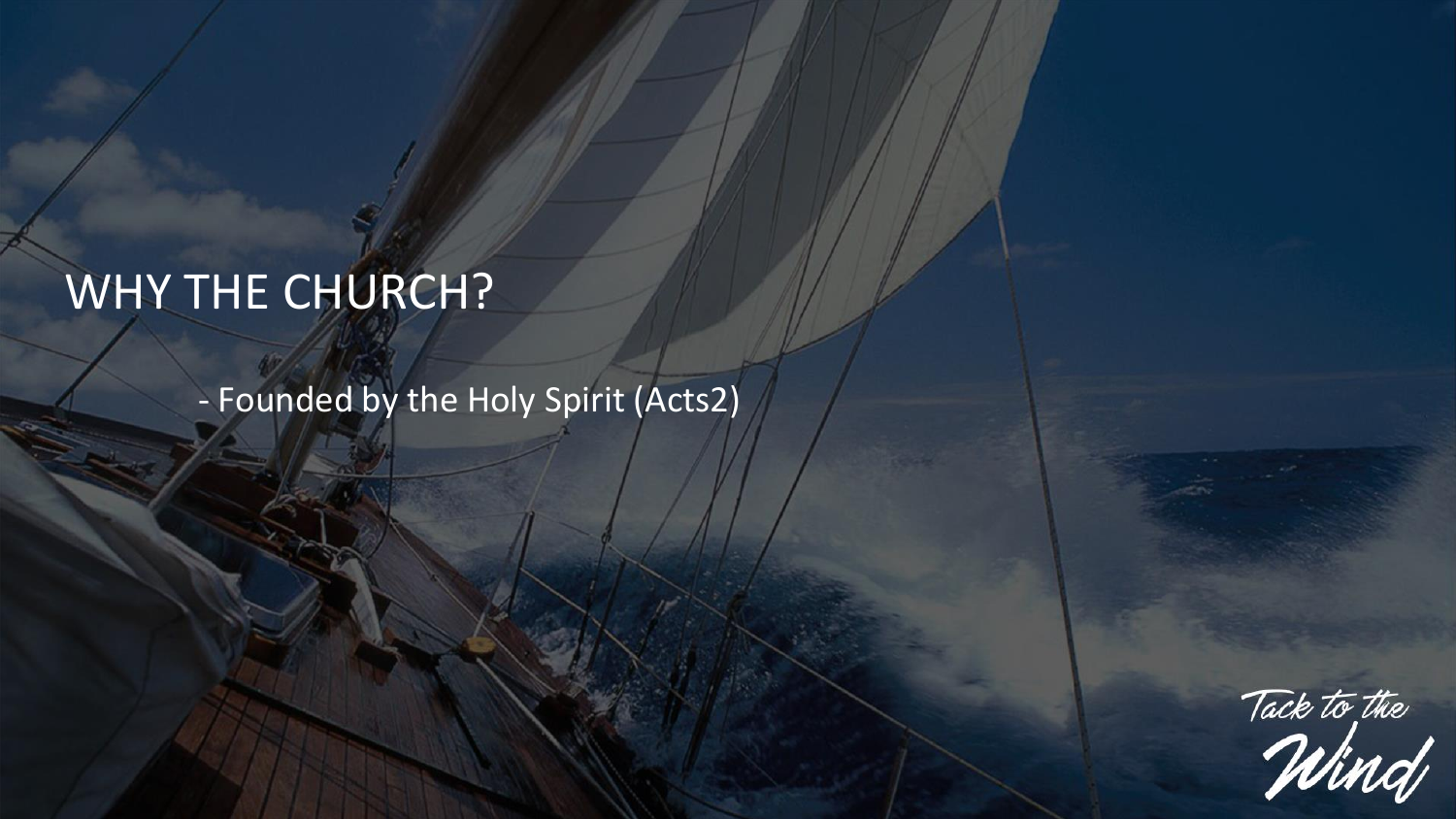## WHY THE CHURCH?

- Founded by the Holy Spirit (Acts2) - To Perpetuate Faith, Hope, and Love

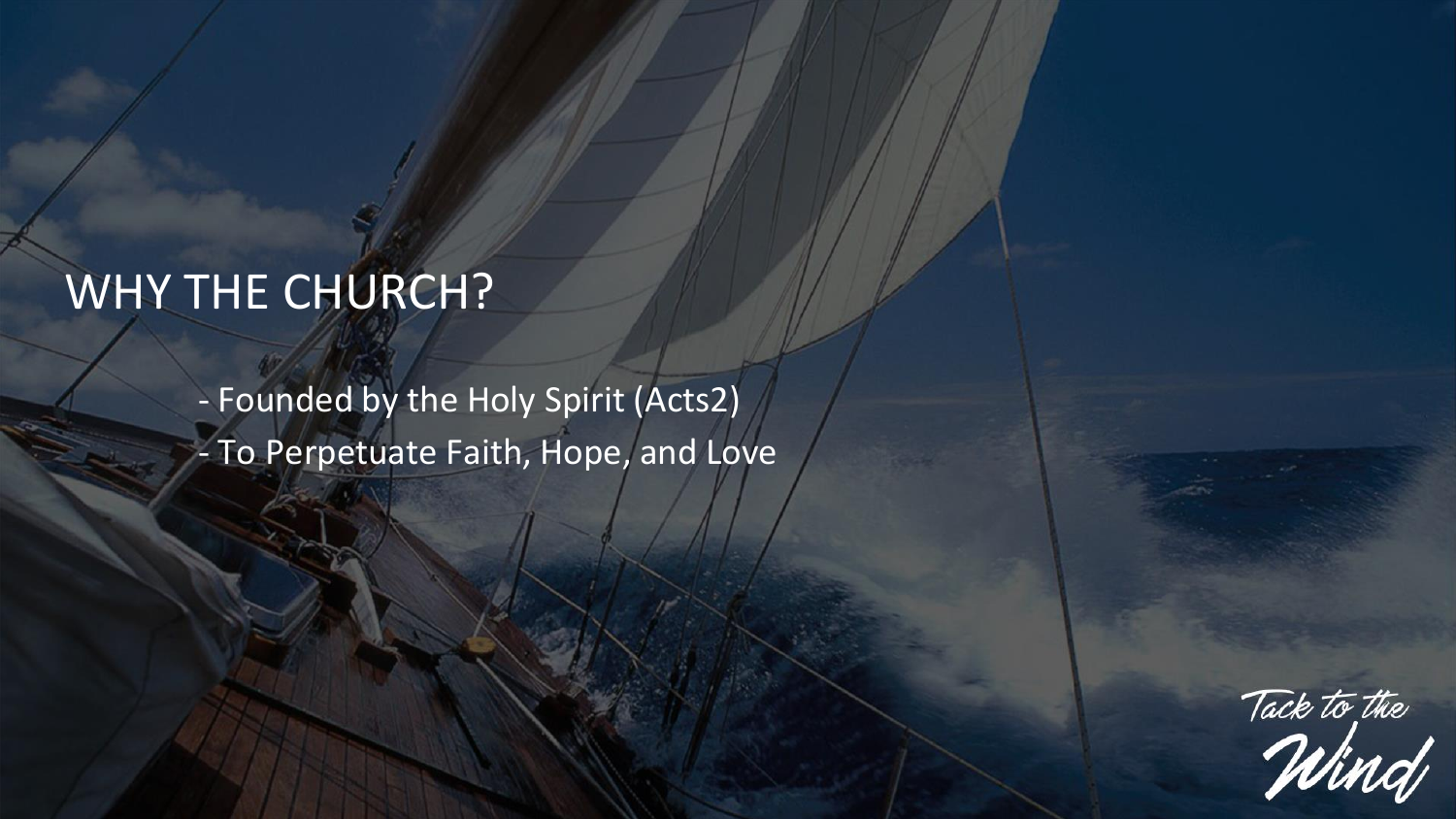#### WHY THE CHURCH?

- Founded by the Holy Spirit (Acts2) - To Perpetuate Faith, Hope, and Love - To Provide Like-minded Community

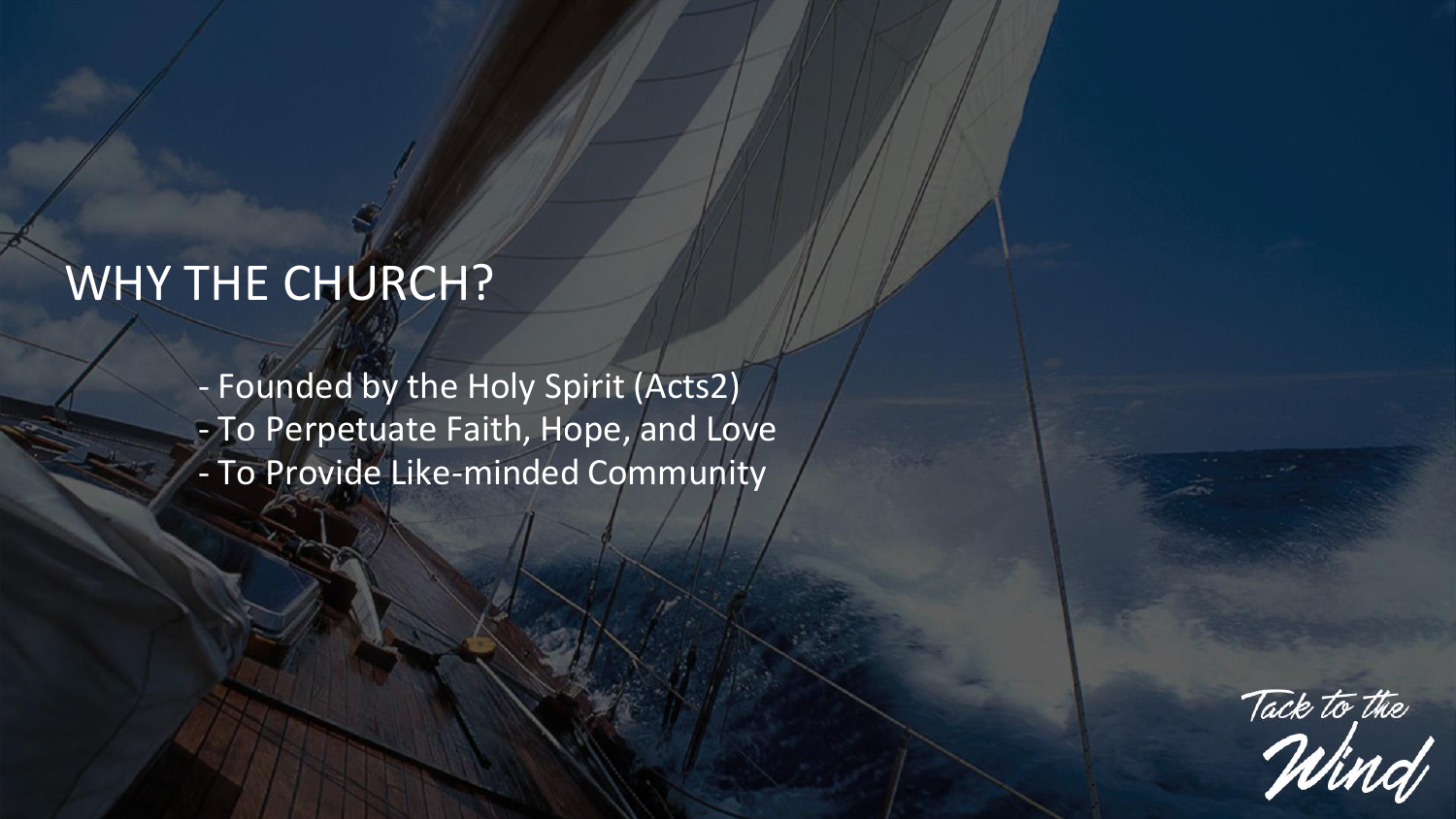## BE THE CHURCH

- In Service

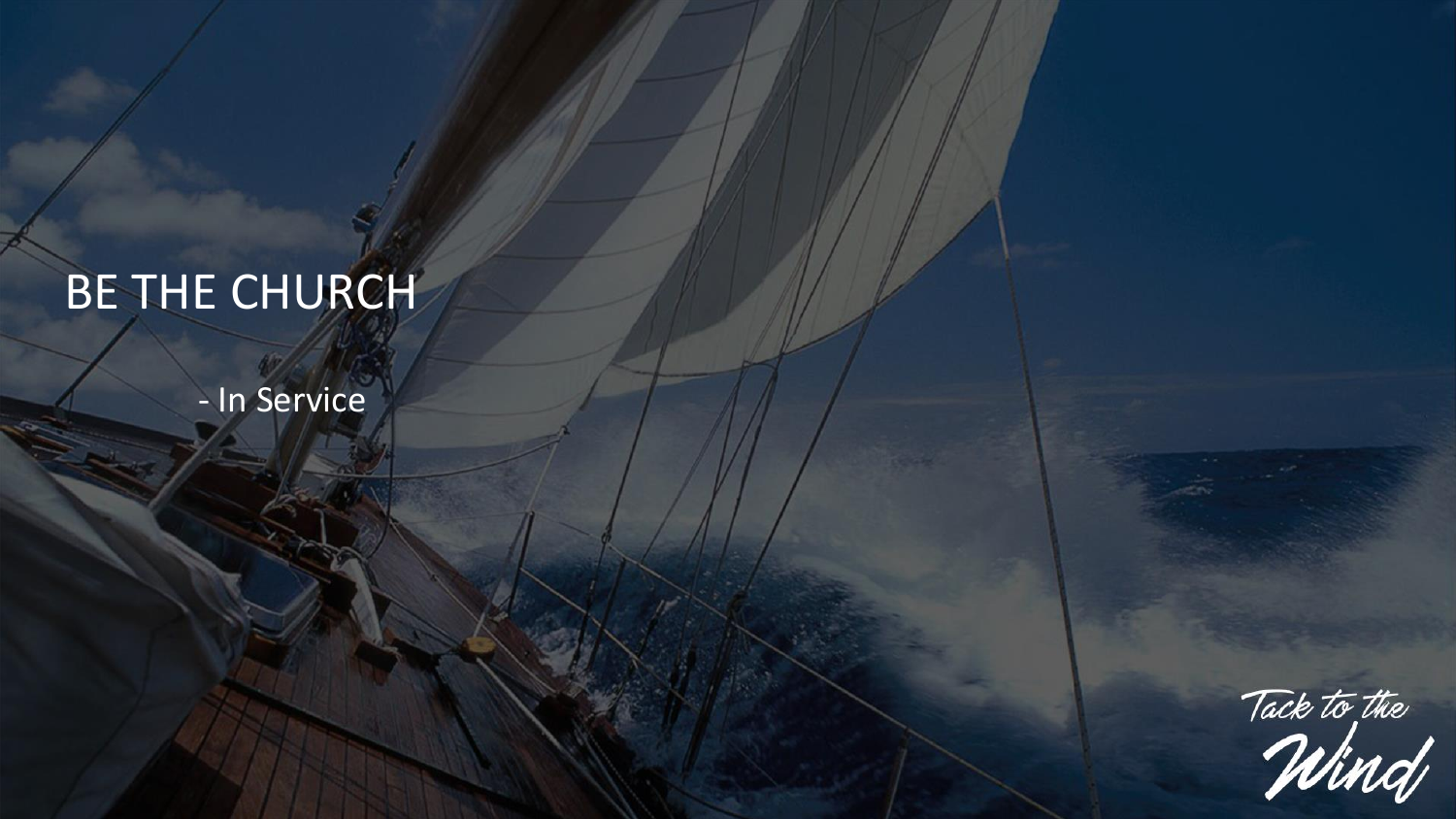# BE THE CHURCH

- In Service
- In Self-sacrifice

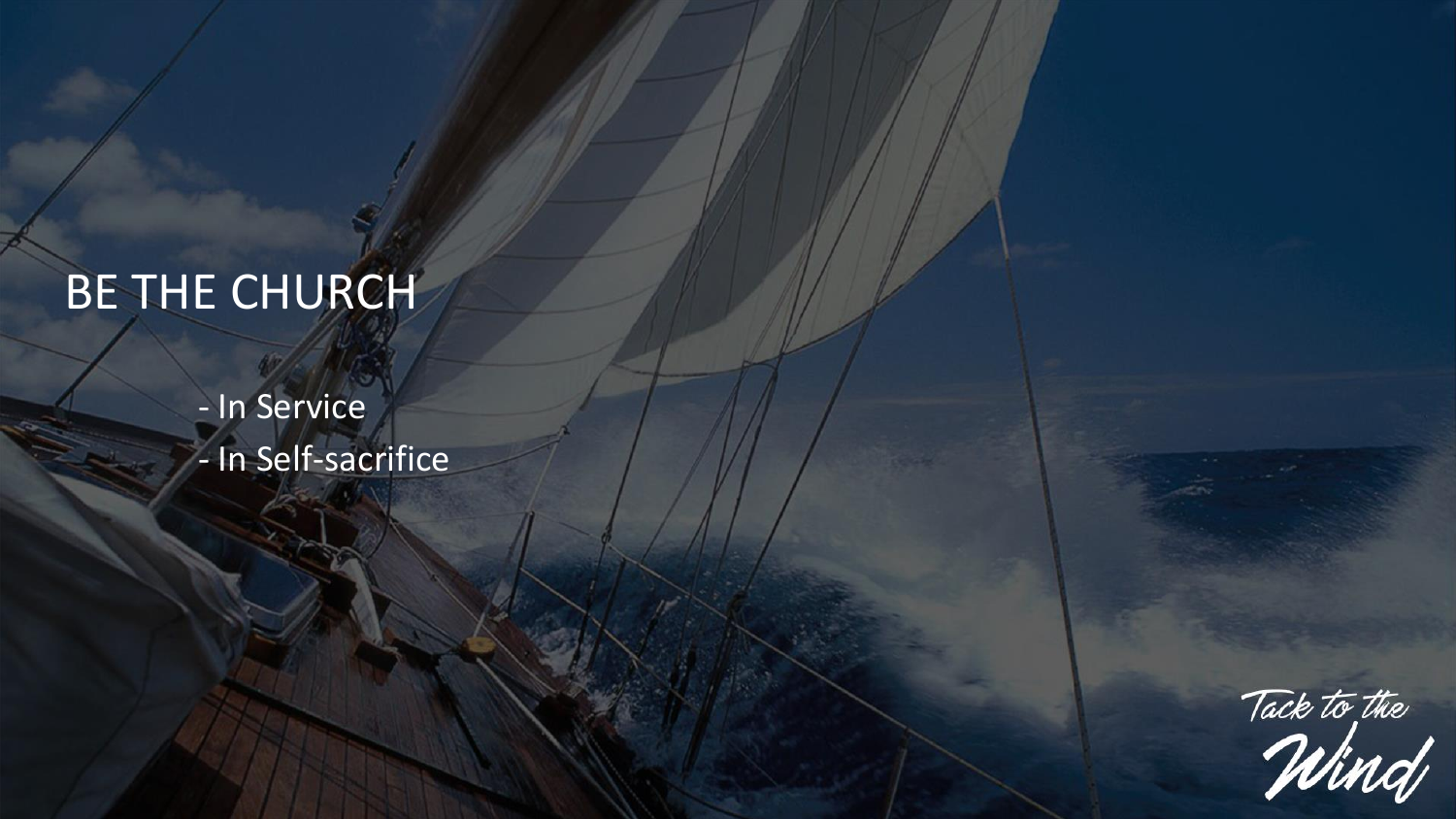# BE THE CHURCH

- In Service - In Self-sacrifice
- -To Sacrifice

Tack to the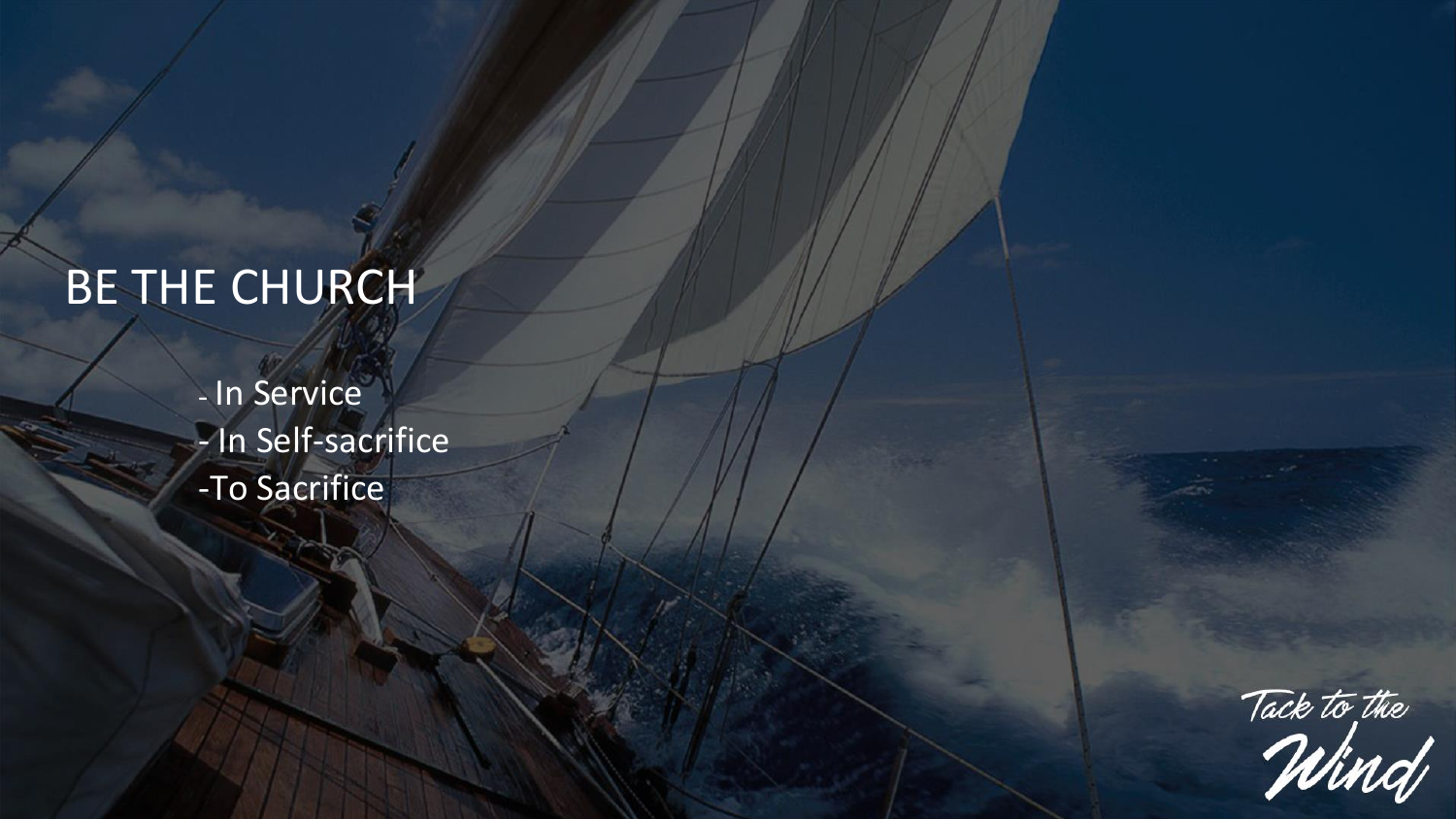## DO THE WORK OF THE CHURCH

- Assembling & Growing

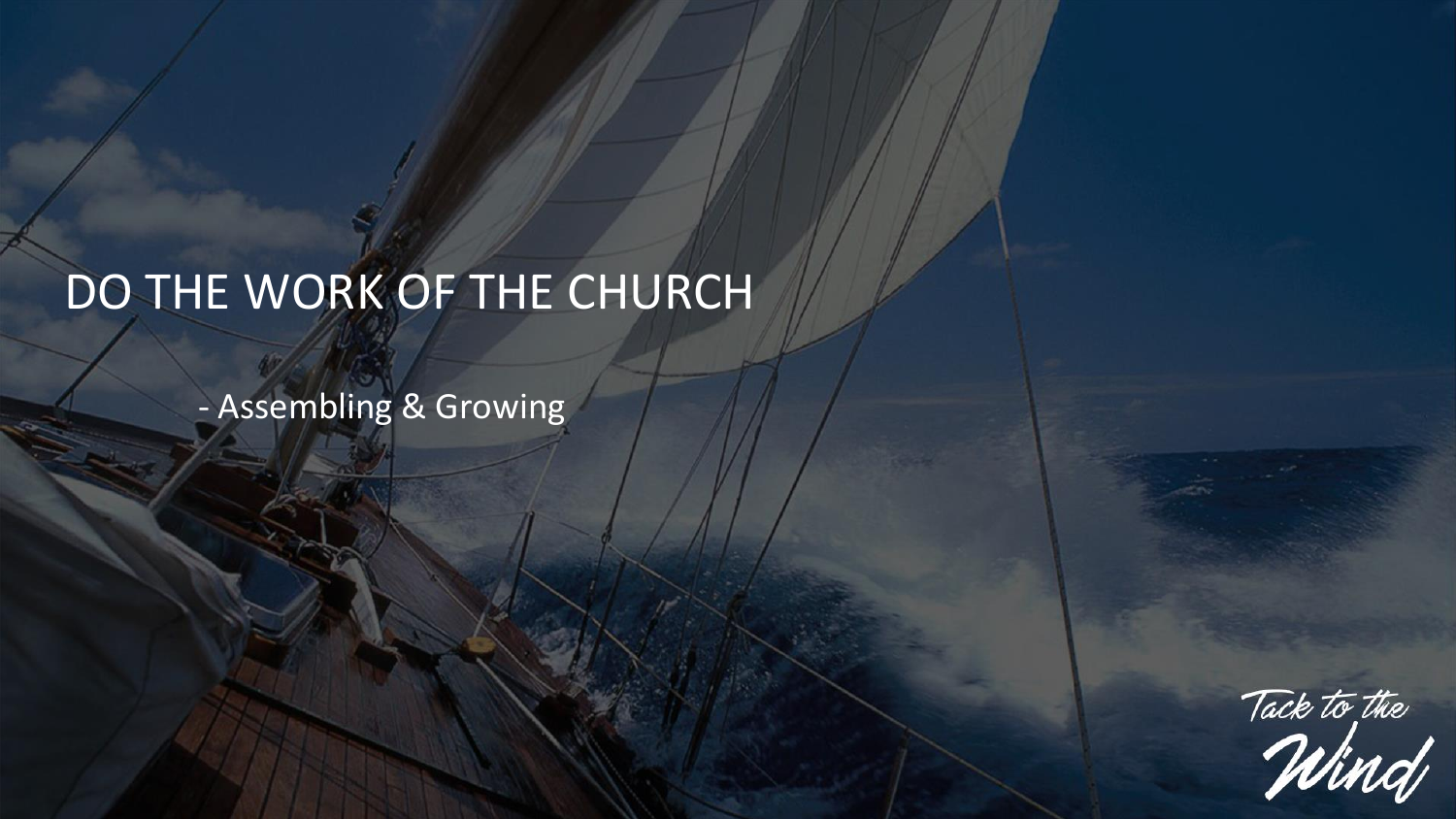# DO THE WORK OF THE CHURCH

- Assembling & Growing

- Practicing & Modeling

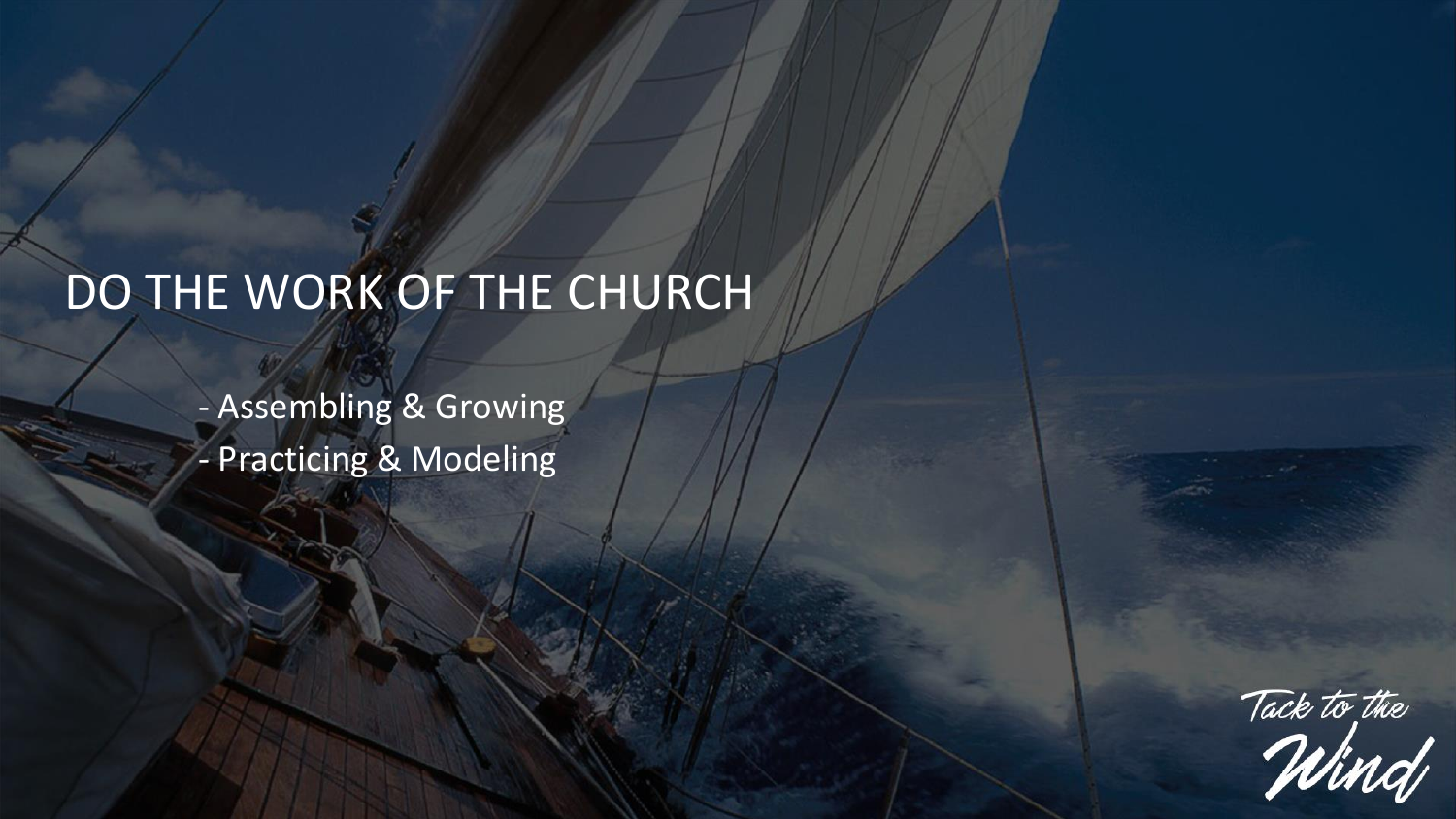# DO THE WORK OF THE CHURCH

- Assembling & Growing - Practicing & Modeling

- Teaching & Training

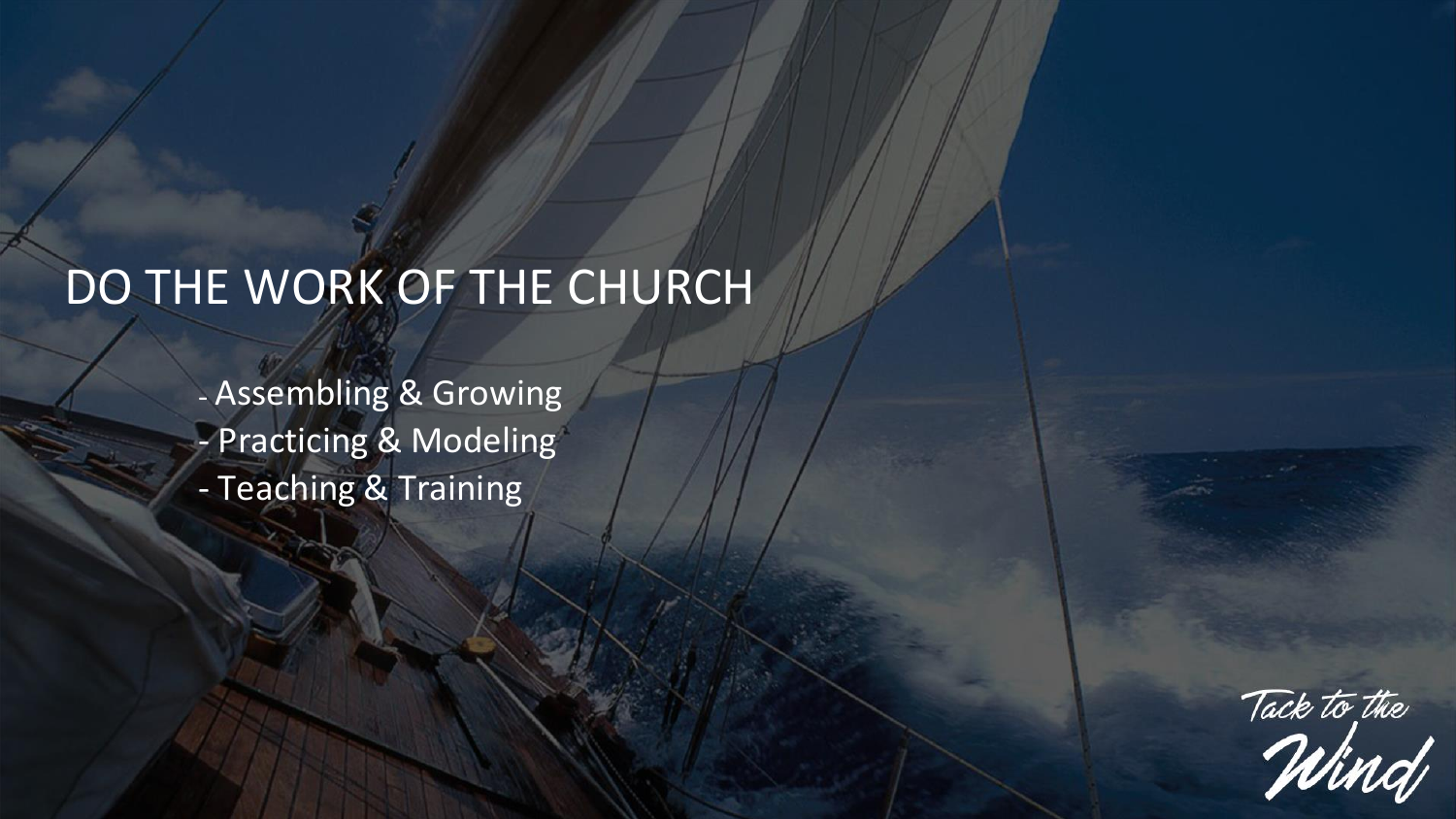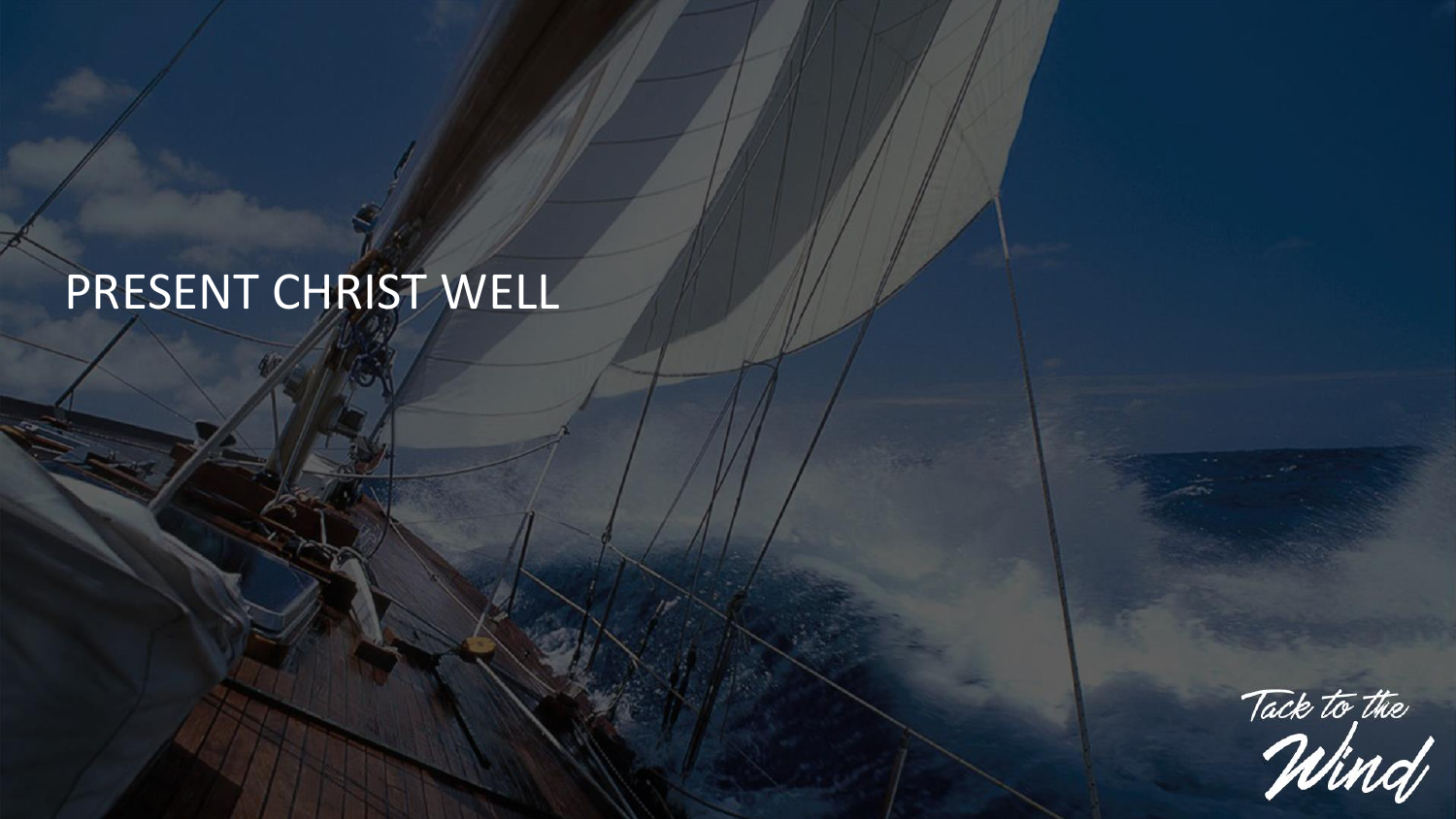- Be "rooted and grounded in love . . . [together] with all the saints" (Eph. 3:17–18)

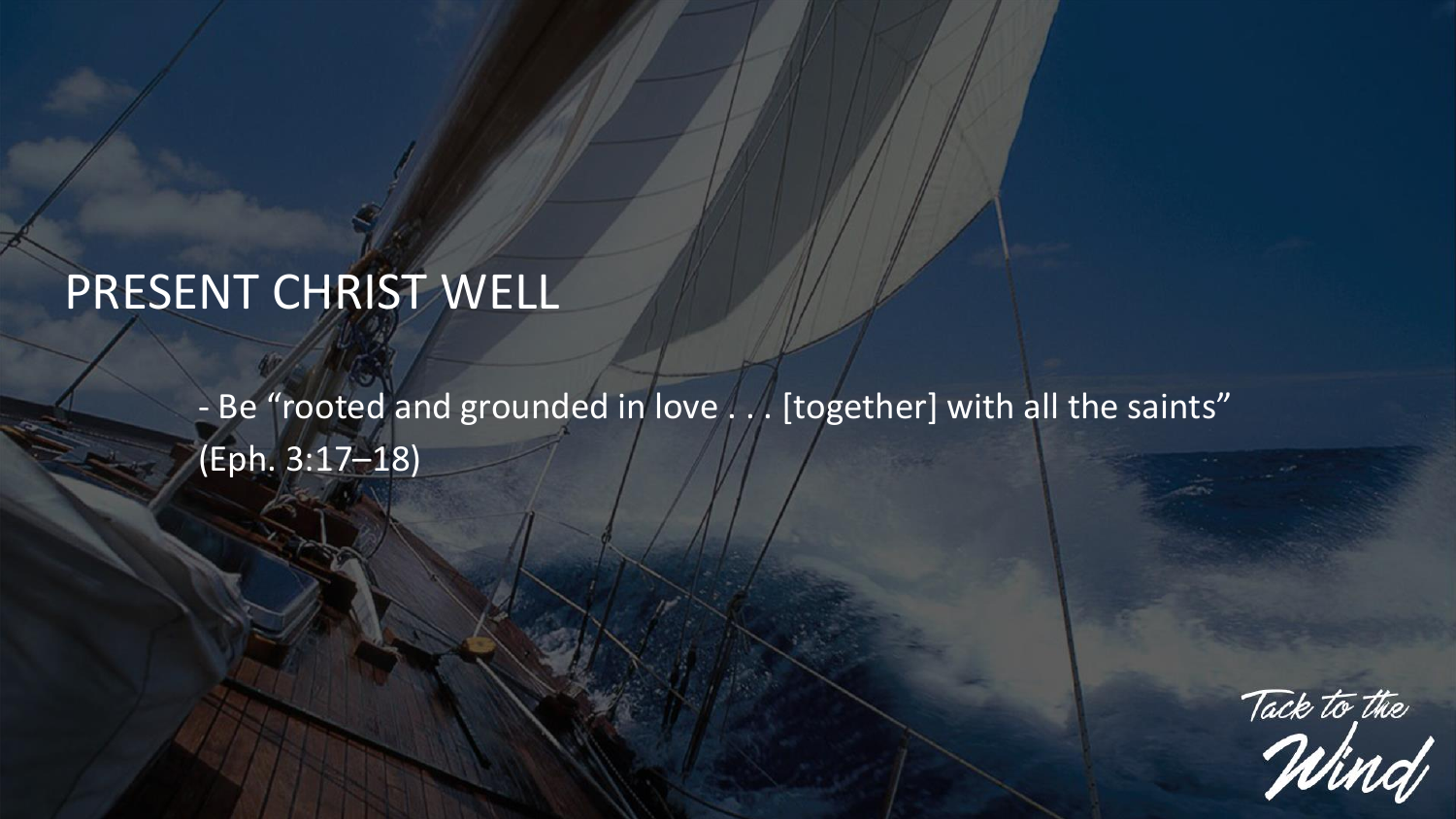- Walk "in a manner worthy of the calling with which [we] have been called" (Eph. 4:1)

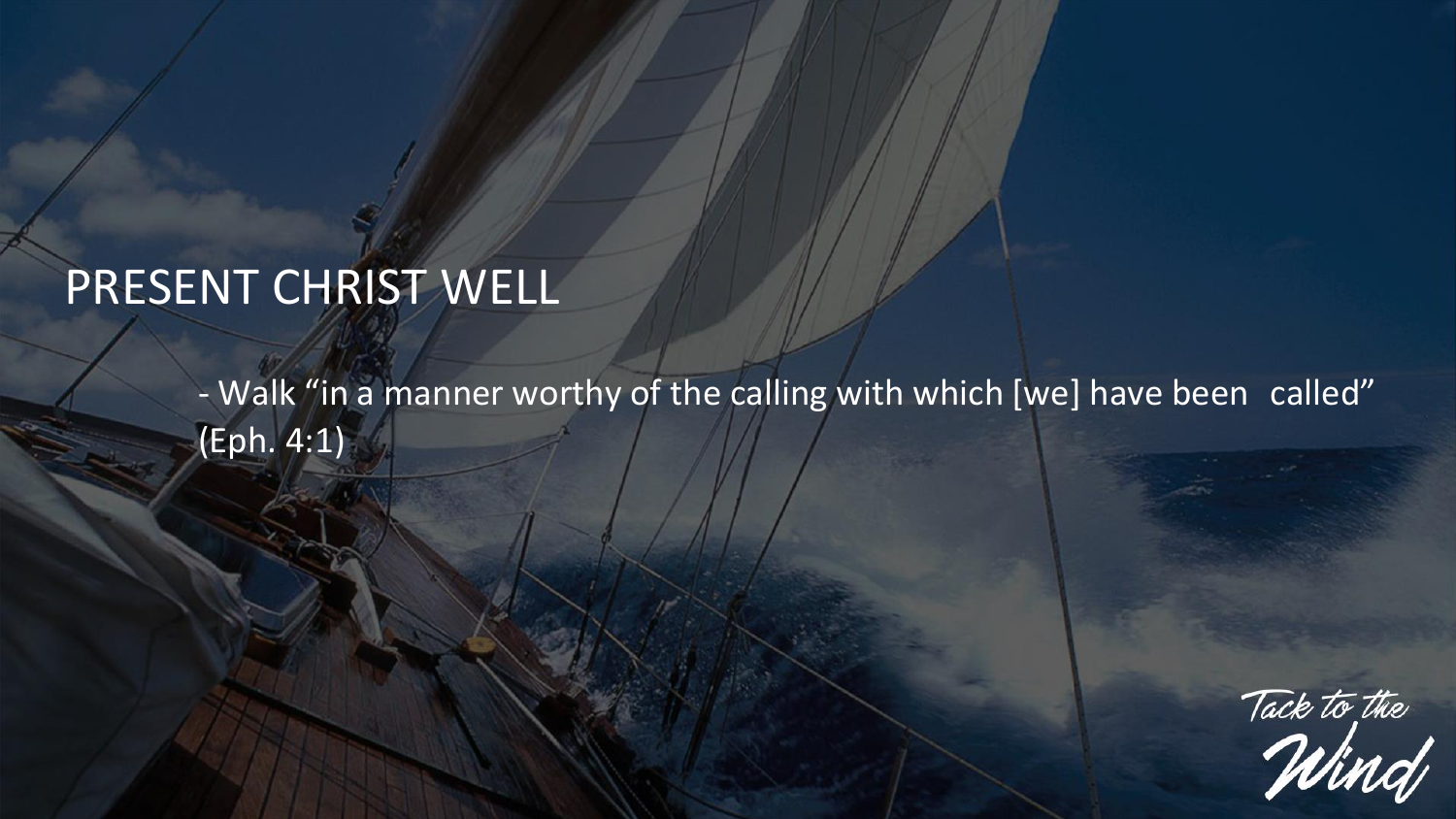- Maintain "the same mind and love, united in spirit, intent on one purpose" (Phil. 2:2)

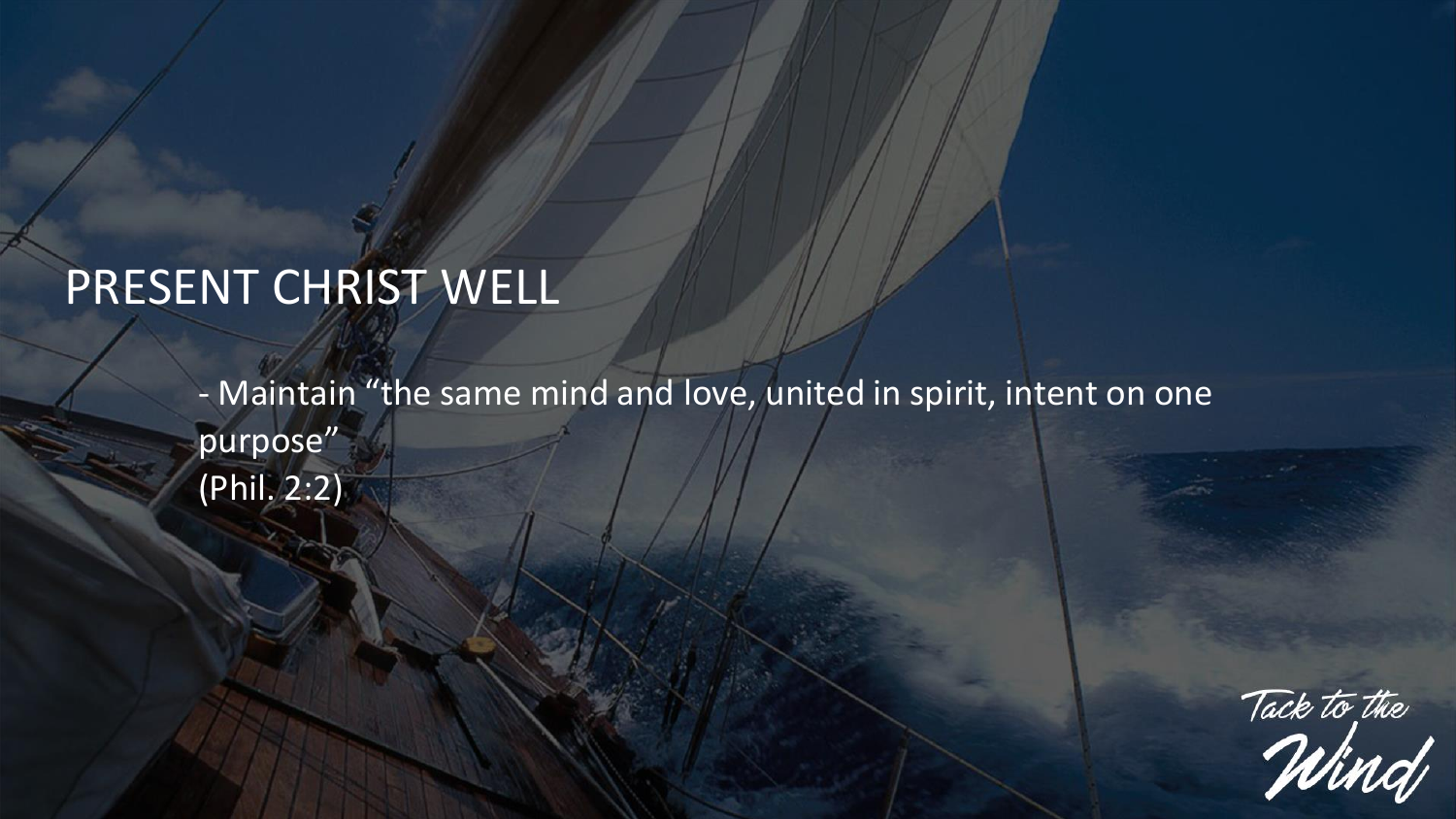- Regard others as more important than ourselves  $(Phil 2:3, 4)$ 

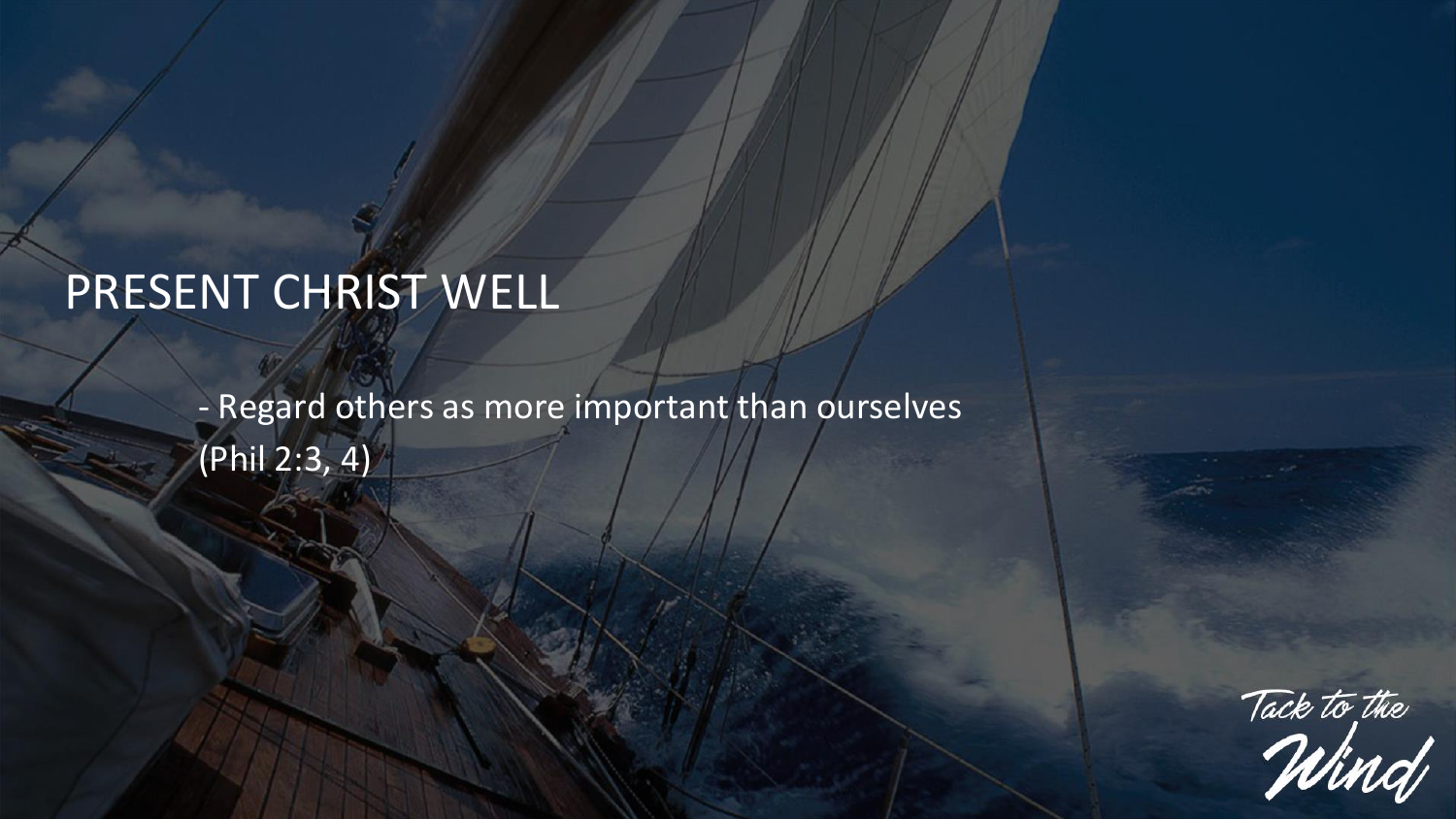- Follow in the footsteps and example of Christ (Phil. 2:5–8)